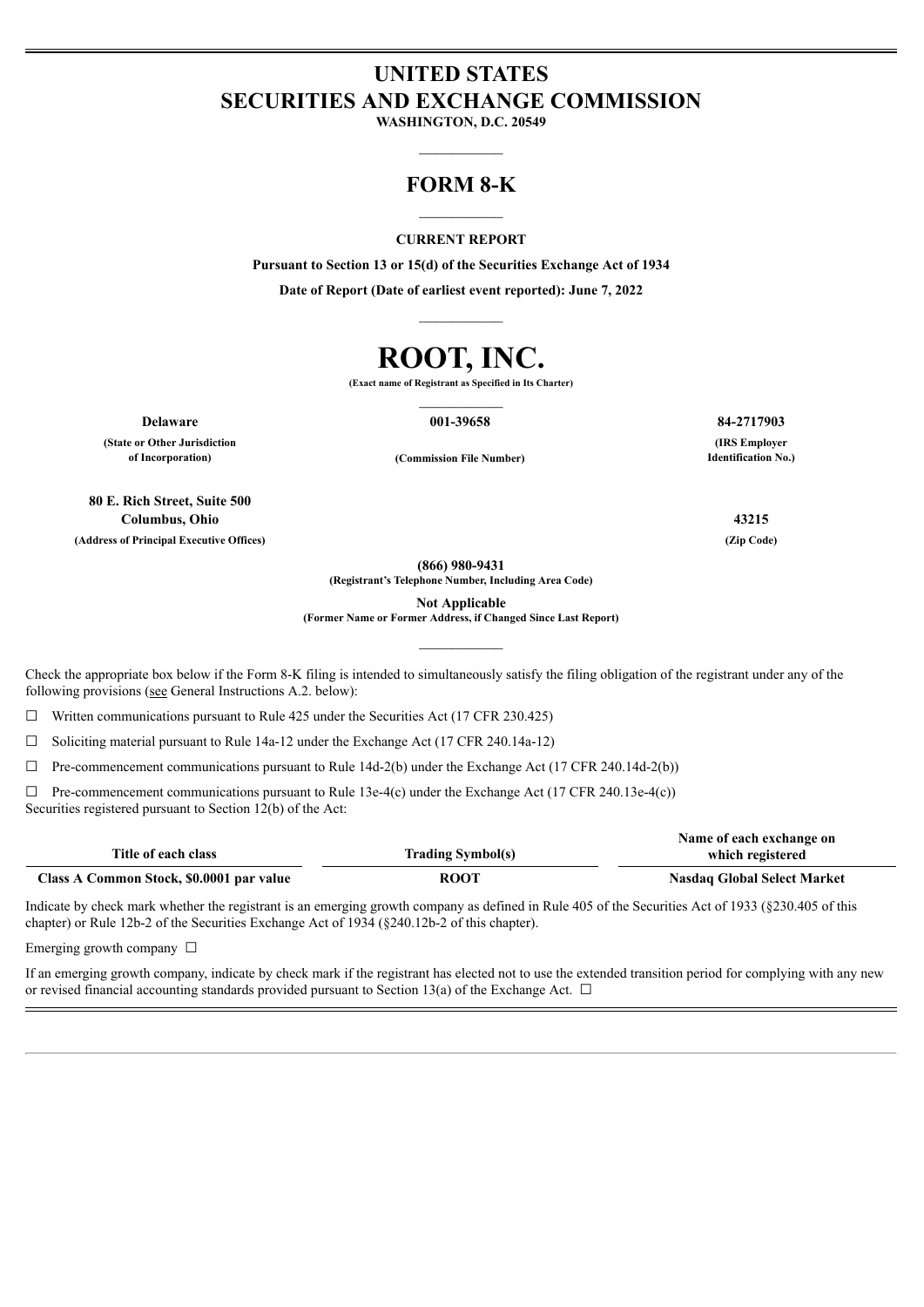#### **Item 5.02 Departure of Directors or Principal Officers; Election of Directors; Appointment of Principal Officers.**

As disclosed in Root, Inc.'s (the "Company") Definitive Proxy Statement on Schedule 14A, filed with the Securities and Exchange Commission on April 28, 2022, the Company's Board of Directors did not renominate Luis von Ahn for reelection, and his term as a director of the Company expired on June 7, 2022 at the 2022 Annual Meeting of Stockholders.

#### **Item 5.07 Submission of Matters to a Vote of Security Holders.**

The Company's 2022 Annual Meeting of Stockholders was held on June 7, 2022. The following are the voting results on proposals considered and voted upon at the 2022 Annual Meeting.

#### 1. Election of Class II Directors

The stockholders elected each of Jerri DeVard, Nancy Kramer and Scott Maw as Class II directors, each to serve terms expiring on the date of the Company's 2025 Annual Meeting of Stockholders and until each such director's successor has been duly elected, or if sooner, until the director's death, resignation or removal, by the following votes:

|                  |             |           | <u>Broker</u> |
|------------------|-------------|-----------|---------------|
| Nominee          | Votes For   | Withheld  | Non-Votes     |
| Jerri DeVard     | 748,444,498 | 6,353,404 | 52,014,126    |
| Nancy Kramer     | 750,229,641 | 4,568,261 | 52,014,126    |
| <b>Scott Maw</b> | 750,082,515 | 4,715,387 | 52,014,126    |

#### 2. Ratification of Independent Auditor for 2022

The stockholders ratified the appointment of Deloitte & Touche LLP as the Company's independent auditor for the year ending December 31, 2022, by the following votes:

| Votes For   | Votes Against | Abstentions |
|-------------|---------------|-------------|
| 805,145,698 | 602,014       | .064,316    |

Broker

#### 3. Approval, on an advisory basis, of named executive officer compensation

The stockholders approved, on an advisory basis, named executive officer compensation, by the following votes:

| <b>Votes For</b> | Votes Against | Abstentions | <b>Broker Non-Votes</b> |
|------------------|---------------|-------------|-------------------------|
| 751,351,401      | 2,777,597     | 668,904     | 52.014.126              |

4. Approval, on an advisory basis, of the frequency for future advisory votes to approve named executive officer compensation

The stockholders approved, on an advisory basis, one year as the frequency for future advisory votes to approve named executive officer compensation, by the following votes:

|             |           |             |             | <b>Broker</b> |
|-------------|-----------|-------------|-------------|---------------|
| One Year    | Two Years | Three Years | Abstentions | Non-Votes     |
| 752,990,732 | 226,455   | 565,183     | 1,015,532   | 52,014,126    |

The Company will hold advisory votes to approve named executive officer compensation every year.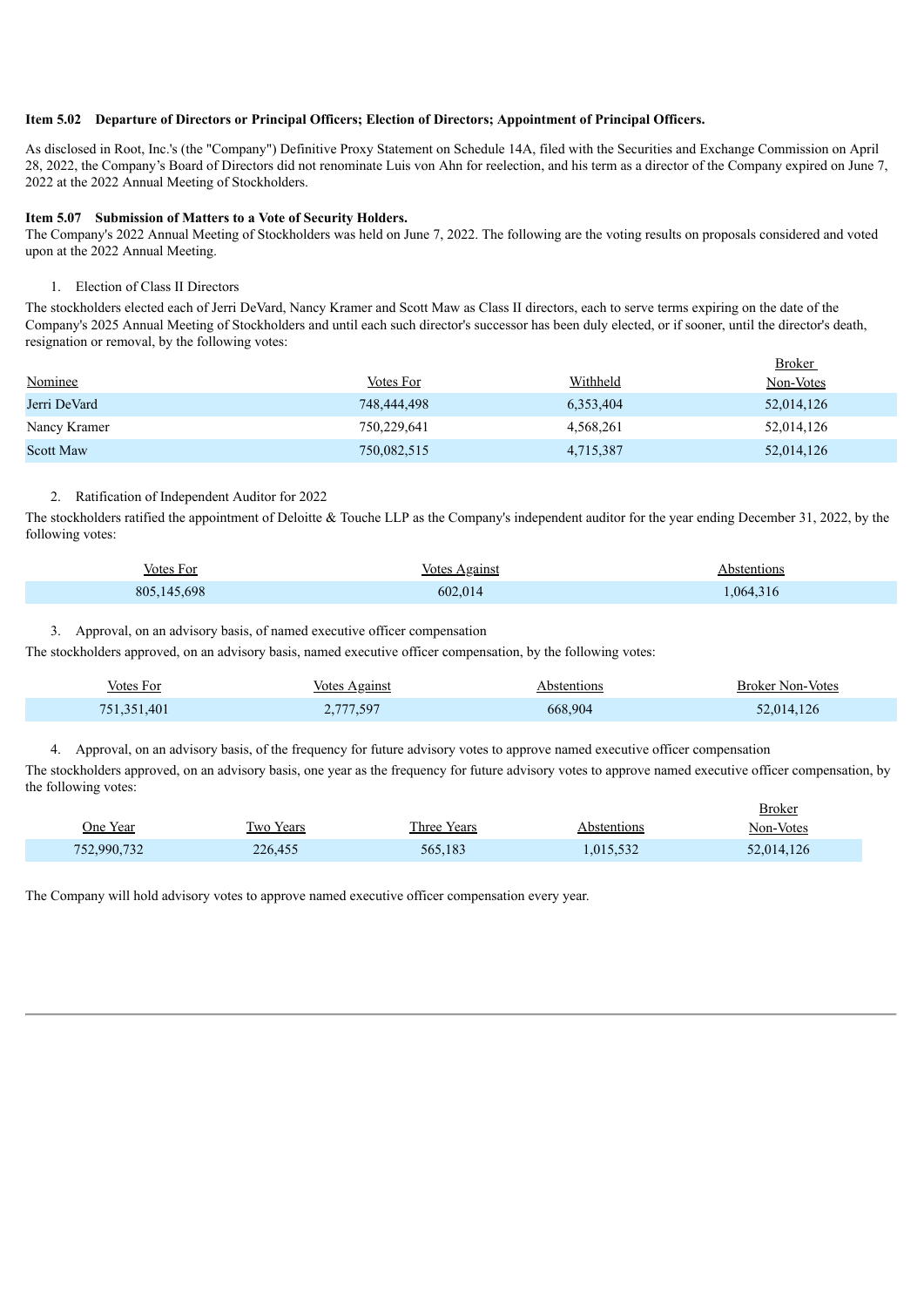5. Approval of an amendment to the Company's Amended and Restated Certificate of Incorporation to effect a reverse split of the Company's Class A common stock and Class B common stock

The stockholders approved an amendment to the Company's Amended and Restated Certificate of Incorporation to effect a reverse split of the Company's Class A common stock and Class B common stock, by the following votes:

| Votes For   | <b>Votes Against</b> | Abstentions |
|-------------|----------------------|-------------|
| 796,350,712 | 10,296,128           | 165.188     |